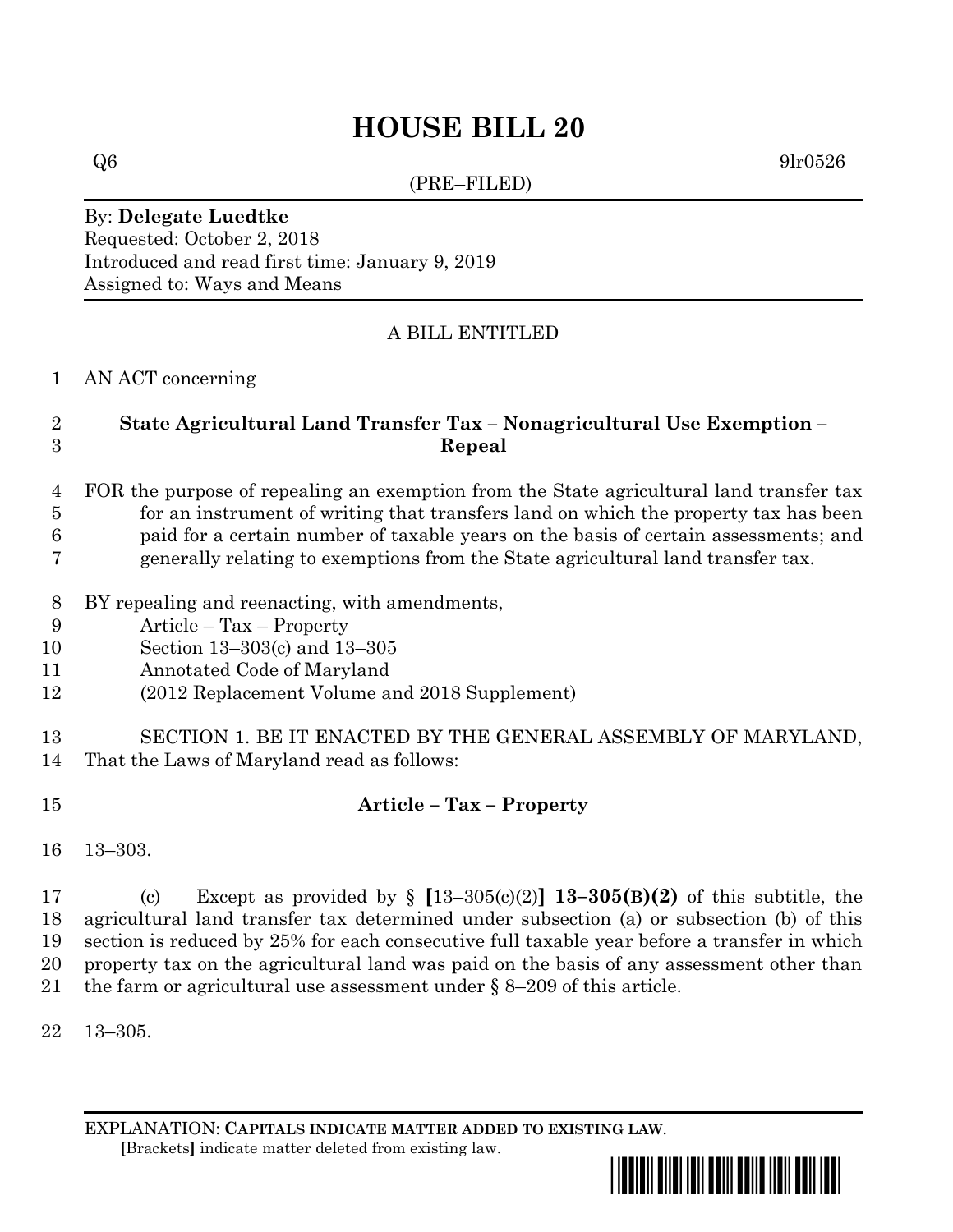#### **HOUSE BILL 20**

 **[**(a) An instrument of writing is not subject to the agricultural land transfer tax, if property tax on the land has been paid for 5 full consecutive taxable years before the transfer on the basis of an assessment other than the farm or agricultural use assessment under § 8–209 of this article.**]**

 **[**(b)**] (A)** If the amount of agricultural land transferred is not greater than the applicable residential minimum zoning size in effect at the time of transfer, an instrument of writing for the residential use of the owner of the agricultural land or the owner's immediate family is not subject to the agricultural land transfer tax.

 **[**(c)**] (B)** (1) Except as provided in paragraph (2) of this subsection, an instrument of writing that transfers title to agricultural land that is eligible for farm or agricultural use assessment under § 8–209 of this article is not subject to the agricultural land transfer tax if the transferee:

 (i) files with the supervisor before the transfer a declaration of intent to farm the agricultural land that specifies that all of the transferred agricultural land will remain in farm or agricultural use for at least 5 full consecutive taxable years; and

17 (ii) applies for farm or agricultural use assessment under § 8–209 of this article for the land that is transferred.

 (2) (i) If there is a failure to comply with a declaration of intent filed under paragraph (1) of this subsection including the building of nonagricultural improvements or nonagricultural site improvements or there is a failure to qualify for the farm or agricultural use assessment under § 8–209 of this article during the time that a declaration of intent is in effect, the agricultural land transfer tax, plus penalty, is due on that portion of the land that fails to comply with the declaration of intent or to qualify for farm or agricultural use.

 (ii) The tax and penalty due under this subsection are a lien on the agricultural land that was transferred. The tax and penalty are due on the earlier of:

28 1. the next date on which property tax on the agricultural land is due under § 10–102 of this article; or

- 2. the date of the next transfer of any part of the agricultural land.
- (3) For the purpose of paragraph (2) of this subsection, the supervisor shall calculate the amount of the agricultural land transfer tax due by:

 (i) determining the fair market value of the land subject to the tax as of the most recent July 1 and providing the property owner with a notice of that value, which the property owner may appeal as provided by § 8–404 of this article;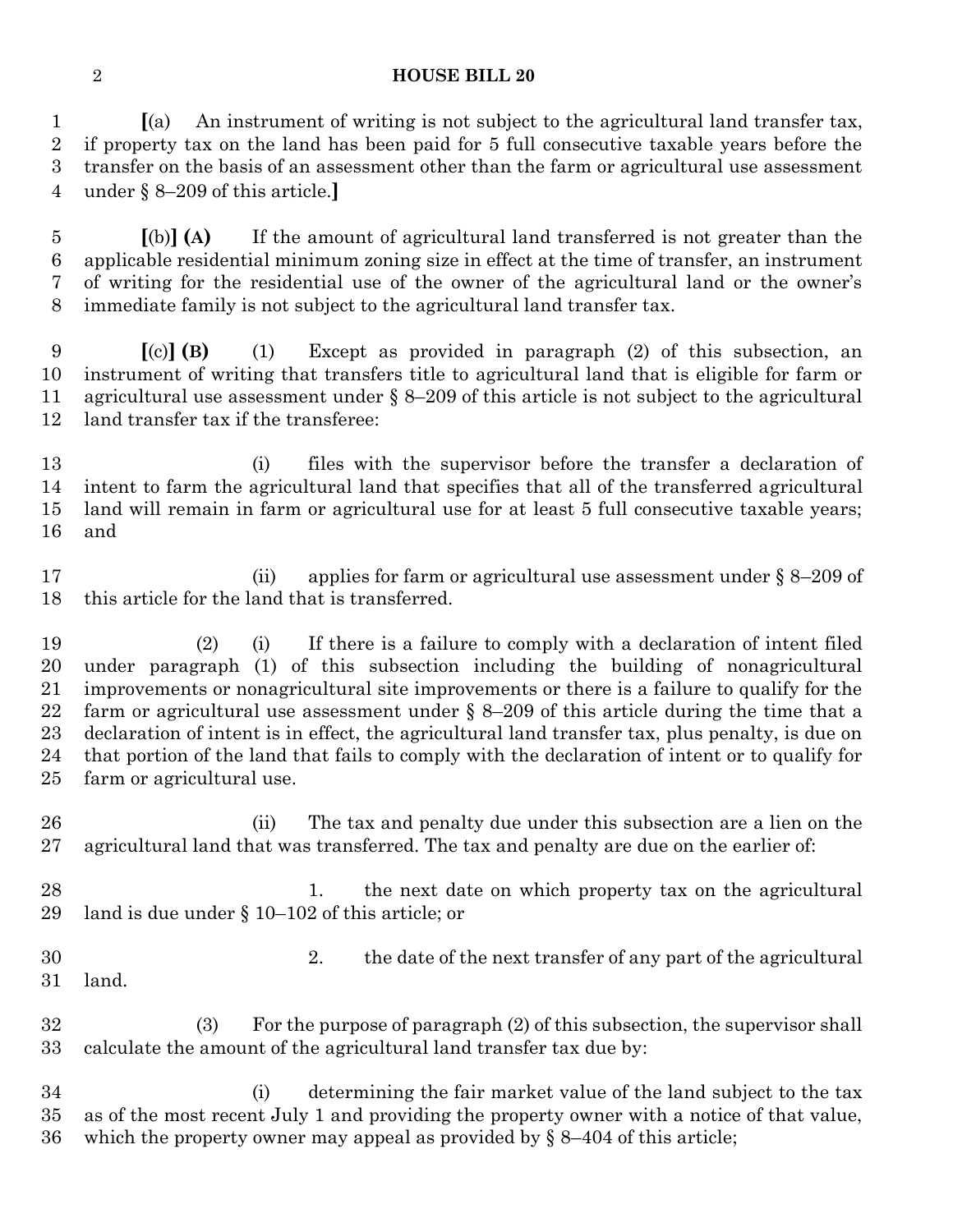#### **HOUSE BILL 20** 3

 (ii) multiplying the fair market value of the land subject to the tax by the rate of tax provided under § 13–303 of this subtitle; and

 (iii) adding to the tax calculated under subparagraph (ii) of this paragraph a penalty in the amount of 10% of the tax due.

 **[**(d)**] (C)** (1) An instrument of writing that transfers title to agricultural land that is eligible for farm or agricultural use assessment or that received the agricultural use assessment as of the most recent July 1 under § 8–209 of this article is subject to the agricultural land transfer tax as provided in paragraph (2) of this subsection, if the transferee:

 (i) files with the supervisor before the transfer a declaration of intent to farm the land that specifies that part of the agricultural land will remain in farm or agricultural use for at least 5 full consecutive taxable years;

13 (ii) for a parcel that can be further subdivided into 2 or more parcels, provides the supervisor with a survey that accurately identifies the location of the land and the amount of acreage that is subject to the declaration of intent; and

 (iii) applies for farm or agricultural use assessment for part of the agricultural land that is transferred.

 (2) The agricultural land transfer tax applies to the value of the land not subject to the declaration of intent, exclusive of the items stated in § 13–304 of this subtitle.

(3) For the purpose of paragraph (2) of this subsection, the supervisor:

 (i) shall determine the fair market value of the land not subject to the declaration of intent as of the most recent July 1 and provide the transferee with a 23 notice of that value, which the transferee may appeal as provided by  $\S$  8–404 of this article; and

25 (ii) calculate the amount of the tax due by multiplying the fair market value of the land subject to the tax by the rate of the tax provided under § 13–303 of this subtitle.

 (4) If there is a failure to comply with a declaration of intent filed under paragraph (1) of this subsection or a failure to qualify for the farm or agricultural use assessment under § 8–209 of this article during the time that a declaration of intent is in effect, the agricultural land transfer tax, plus penalty, is due on the land subject to the declaration of intent.

 (5) The tax and penalty due under this subsection are a lien on the agricultural land that was transferred. The tax and penalty are due on the earlier date of: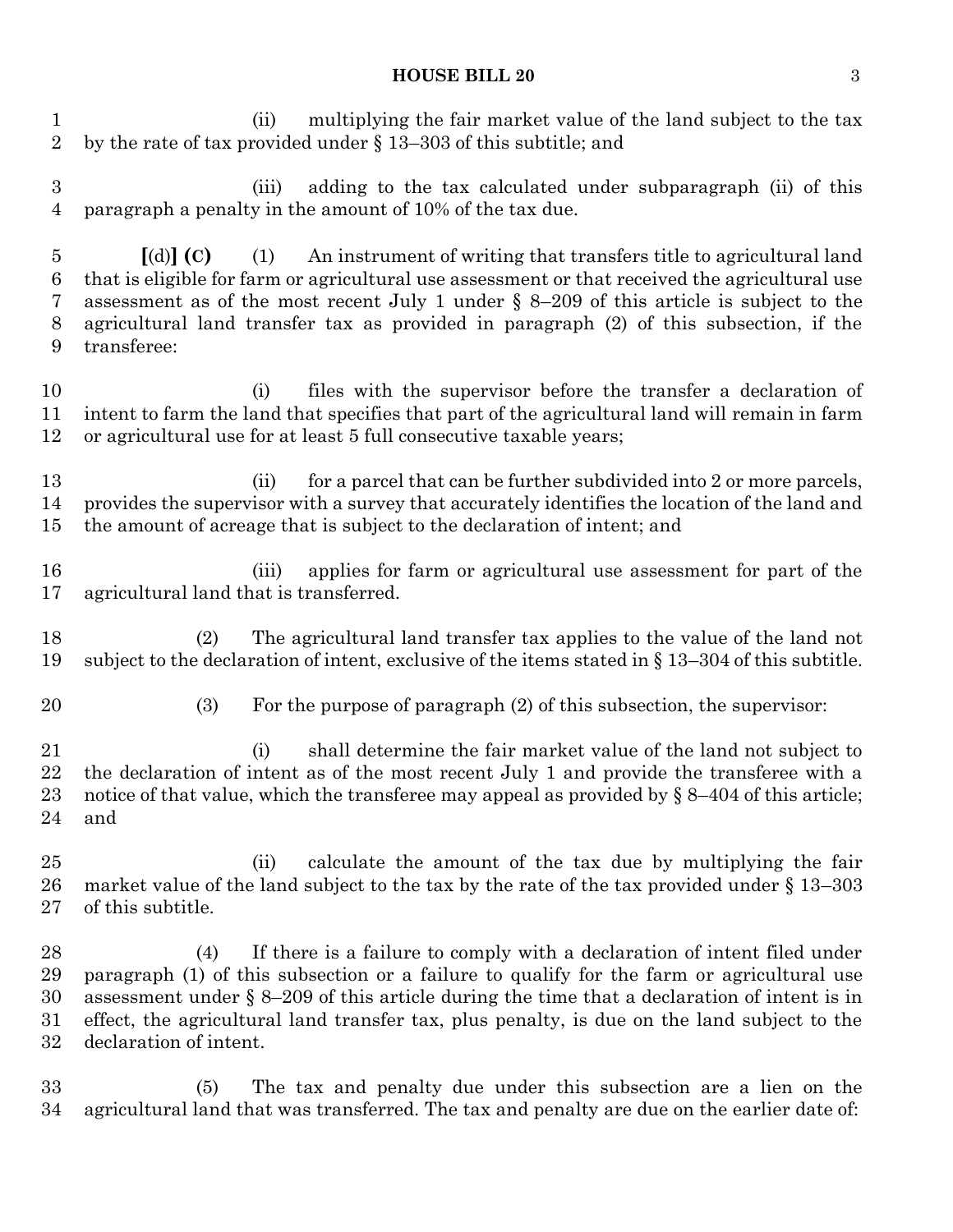| $\mathbf{1}$<br>$\overline{2}$   | the date on which property tax on the agricultural land is due<br>(i)<br>under § 10–102 of this article; or                                                                                                                                                  |
|----------------------------------|--------------------------------------------------------------------------------------------------------------------------------------------------------------------------------------------------------------------------------------------------------------|
| $\boldsymbol{3}$                 | the date of the next transfer of any part of the agricultural land.<br>(ii)                                                                                                                                                                                  |
| $\overline{4}$<br>$\overline{5}$ | For the purpose of paragraph (4) of this subsection, the supervisor shall<br>(6)<br>calculate the amount of the agricultural land transfer tax due by:                                                                                                       |
| $\,6\,$<br>7<br>8                | determining the fair market value of the land subject to the tax<br>(i)<br>as of the most recent July 1 and providing the property owner with a notice of that value,<br>which the property owner may appeal as provided by $\S$ 8-404 of this article;      |
| 9<br>10                          | multiplying the fair market value of the land subject to the tax<br>(ii)<br>by the rate of the tax under $\S$ 13–303 of this subtitle; and                                                                                                                   |
| 11<br>12                         | adding to the tax calculated under subparagraph (ii) of this<br>(iii)<br>paragraph a penalty in the amount of 10% of the tax due.                                                                                                                            |
| 13<br>14                         | $\left[$ (e) $\right]$ (D)<br>The owner of real property which is subject to the agricultural use<br>assessment must notify the Department when there is:                                                                                                    |
| 15                               | a failure to comply with a declaration of intent; or<br>(1)                                                                                                                                                                                                  |
| 16                               | (2)<br>failure to continue the property in agricultural use.                                                                                                                                                                                                 |
| 17<br>18<br>19                   | [(f)](E)<br>If there is a failure to comply with a declaration of intent filed under<br>subsection $[(c)]$ (B) or subsection $[(d)]$ (C) of this section, the supervisor in determining the<br>fair market value of the land subject to the violation shall: |
| 20                               | identify the size and location of the land by:<br>(1)                                                                                                                                                                                                        |
| 21                               | making a physical inspection of the property;<br>(i)                                                                                                                                                                                                         |
| 22<br>23                         | (ii)<br>considering pertinent governmental records such as building<br>permits, zoning maps, and regulations;                                                                                                                                                |
| 24                               | considering information provided by the property owner; and<br>(iii)                                                                                                                                                                                         |
| 25<br>26<br>27                   | determining that in the case of the building of a dwelling for the<br>(iv)<br>residential use of the owner, the size of the building site is 1 acre unless more land is<br>actually used; and                                                                |
| 28<br>29                         | appraise the land utilizing generally accepted appraisal approaches<br>(2)<br>including consideration of the sales of comparable land.                                                                                                                       |

**HOUSE BILL 20**